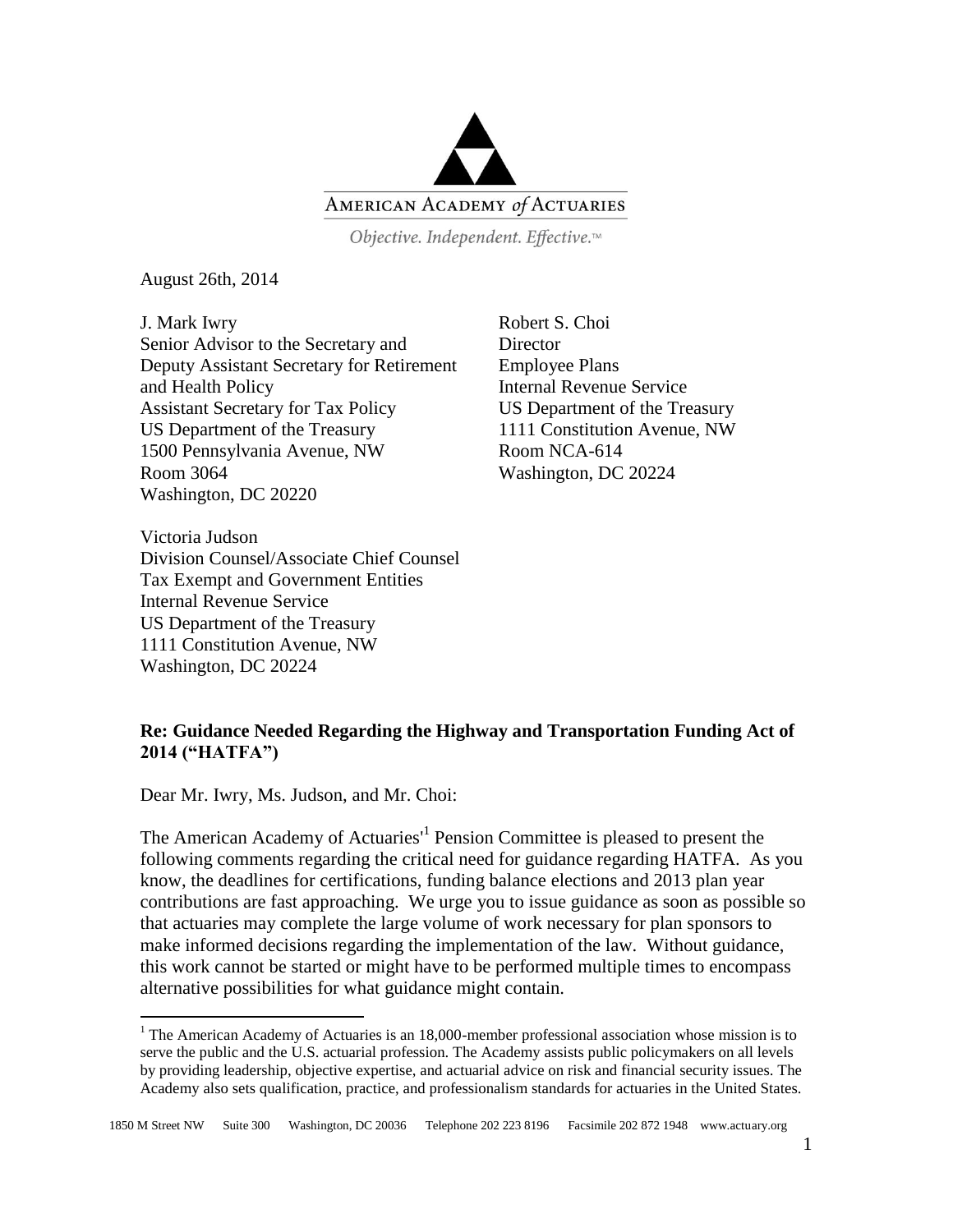With respect to 2014 plan years, we urge that Notice 2012-61 be reissued with 2013 and 2014 replacing 2011 and 2012. The situation with respect to 2014 and HATFA is analogous to the situation with respect to 2012 and implementation of the MAP-21 provisions. The guidance in this Notice was timely, practical and flexible and we see no reason to deviate from this on virtually identical issues.

Such an approach would provide plan sponsors the ability to opt out of the new law for 2014 either for §430 and §436 or just for §436. At a minimum, guidance should permit application of the new law for §436 on a prospective only basis. Not permitting this would create substantial compliance and/or administrative issues for sponsors with benefit restrictions currently in place.

The opt out for §430 is desirable as many plan sponsors have completed much or all of the work for 2014 and might not see any benefit to revising the valuations (or enough benefit to justify the additional cost of doing so). If it is not possible to provide a complete opt out for 2014, we recommend that you provide reporting relief in circumstances in which the sponsor would prefer not to revise existing calculations. One possibility would be to allow sponsors to direct their enrolled actuary to complete Schedule SB based upon the pre-HATFA interest rates for purposes of determining the funding target, normal cost, excess contributions and other relevant pieces of information. To be eligible, the enrolled actuary would have to certify (presumably on the Schedule SB or on an attachment thereto) that: (1) The implementation of HATFA would not have had a material impact on plan operations, either during 2014 or during the presumption period of 2015; and (2) The minimum required contribution would have, in fact, been lower had the HATFA interest rates been applied.

In addition to the above considerations for the 2014 plan year, HATFA raises many new issues that MAP-21 did not because it reaches back one additional year. With respect to these issues we urge that guidance provide the following:

• Provide the ability to add to the 2013 prefunding balance (PFB) and to reallocate contributions in any manner across plan years 2012-2014, without changing the deadlines for making contributions for a plan year. For instance, a sponsor may have made a 2012 plan year contribution to attain a 2013 funded status but that contribution is no longer required for that purpose. However, the sponsor cannot now use this excess contribution to directly reduce minimum required contributions as the deadline for adding to the 2013 PFB has passed. Allowing the sponsor to add to the 2013 PFB or to reassign this contribution to the 2013 plan year would address this issue. Conversely, a sponsor may have made a contribution for the 2013 plan year that will exceed the revised minimum required contribution under the new law. Reassigning this contribution to the 2012 plan year would increase the 2013 funded status and provide the sponsor any benefits associated with a higher funded status. However, none of these movements should be permitted if they cause a material change in the Adjusted Funding Target Attainment Percentage (AFTAP).